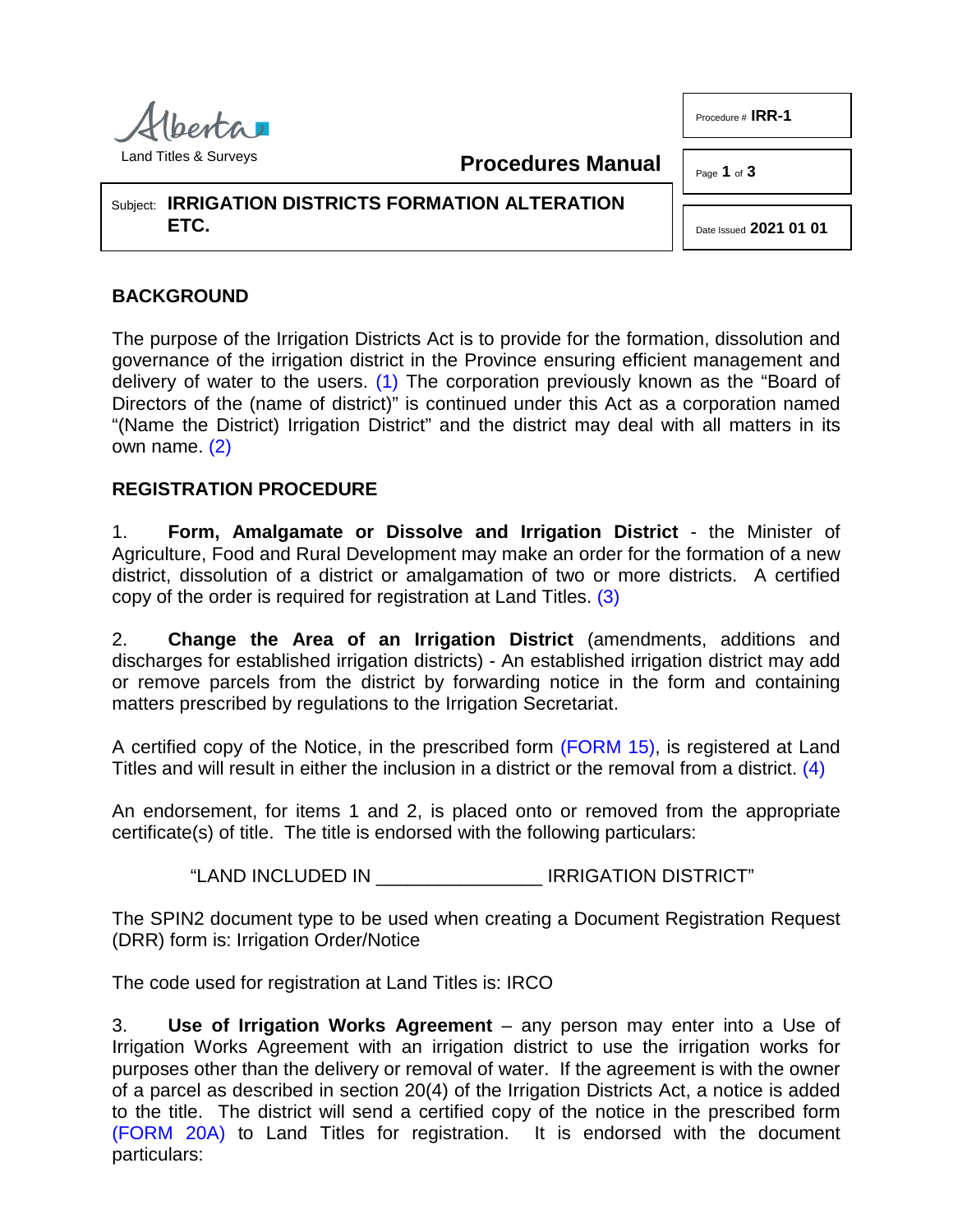### <span id="page-1-0"></span>"AGREEMENT: USE OF IRRIGATION WORKS AGREEMENT WITH THE IRRIGATION DISTRICT". [\(5\)](#page-2-4)

The SPIN2 document type to be used when creating a Document Registration Request (DRR) form is: Agreement

The code used for registration at Land Titles is: AGRE

The endorsement may be removed upon receipt of a notice in the prescribed form [\(FORM 20B\)](http://www.servicealberta.ca/pdf/ltmanual/IRR-FORM20B.pdf) from the district that the Use of Works Agreement has been cancelled.

The SPIN2 document type to be used when creating a Document Registration Request (DRR) form is: Discharge

The code used for registration at Land Titles is: DISC

4. **Remote Delivery Agreement** – where a parcel cannot be served by existing irrigation works, the owner of the parcel may enter into an agreement with the irrigation district to deliver water to a specific point for the purpose of irrigating that parcel. The parcel must be included in an irrigation district with the title showing the applicable irrigation endorsement. The irrigation district will send a notice in the prescribed form [\(FORM 19A\)](http://www.servicealberta.ca/pdf/ltmanual/IRR-FORM19A.pdf) to Land Titles for registration. An example of the particulars of the endorsement is:

> <span id="page-1-1"></span>REMOTE DELIVERY AGREEMENT WITH THE IRRIGATION DISTRICT. [\(6\)](#page-2-5)

The SPIN2 document type to be used when creating a Document Registration Request (DRR) form is: Agreement

The code used for registration at Land Titles is: AGRE

The endorsement may be discharged upon receipt of a notice in the prescribed form [\(FORM 19B\)](http://www.servicealberta.ca/pdf/ltmanual/IRR-FORM19B.pdf) from the irrigation district that the Remote Delivery Agreement has been cancelled.

The SPIN2 document type to be used when creating a Document Registration Request (DRR) form is: Discharge

The code used for registration at Land Titles is: DISC